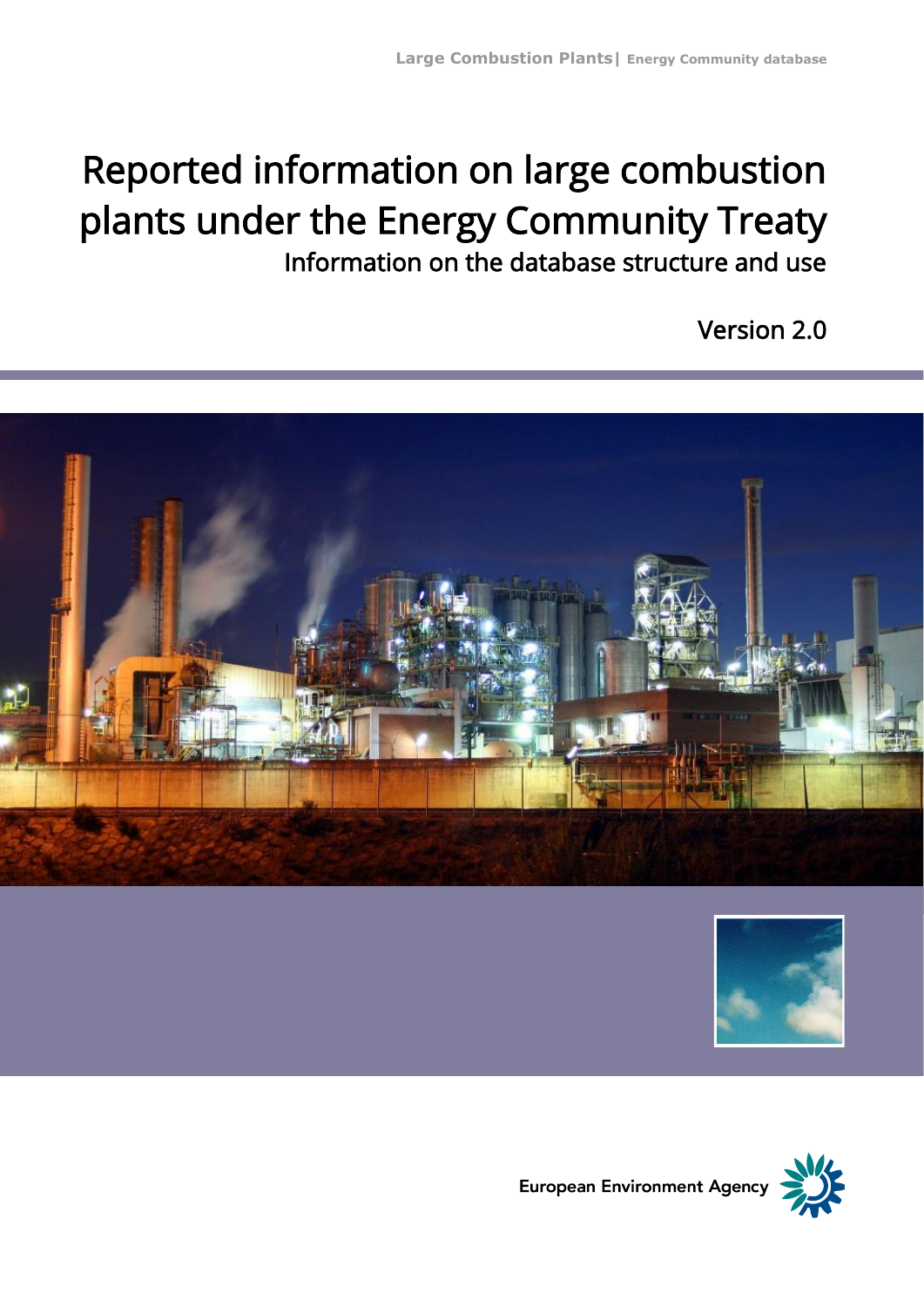Cover design: EEA Cover photo: Jorge Franganillo, Creative Commons Attribution 2.0 Generic [\(https://goo.gl/rqHYk6\)](https://goo.gl/rqHYk6) Layout: EEA

## <span id="page-1-0"></span>**Acknowledgments**

The compilation of the database and this document was done by the European Environment Agency (EEA).

The dataflow is managed by Juan Calero (EEA), please refer to him for further enquiries [\(juan.calero@eea.europa.eu\)](mailto:juan.calero@eea.europa.eu).

## <span id="page-1-1"></span>**Version control**

| <b>Version number</b> | <b>Description</b>                                         | Date             |
|-----------------------|------------------------------------------------------------|------------------|
| 1.0                   | First version drafted for the 2020 cycle                   | December 2020    |
| 2.0                   | Second version with minor editing following the 2021 cycle | <b>July 2021</b> |

## <span id="page-1-2"></span>**About the database**

This database contains plant-by-plant data on Large Combustion Plants (LCP) for the years 2018 to 2020 reported under the Energy Community Treaty, as implemented by Council Decision 2006/500/EC of 29 May 2006. The data include rated thermal input, annual energy input and emissions of  $SO<sub>2</sub>$ , NO<sub>x</sub> and dust. In addition, information on derogations under the provisions of the agreed legislation under the Treaty is provided.

<span id="page-1-3"></span>As of 2021, member countries reporting to the database are: Bosnia and Herzegovina, Georgia, Moldova (from 2019), Montenegro, North Macedonia, Serbia, Ukraine and Kosovo<sup>1</sup>.

<sup>&</sup>lt;sup>1</sup> This designation is without prejudice to positions on status, and is in line with UNSCR 1244(1999) and the ICJ Opinion on the Kosovo declaration of independence.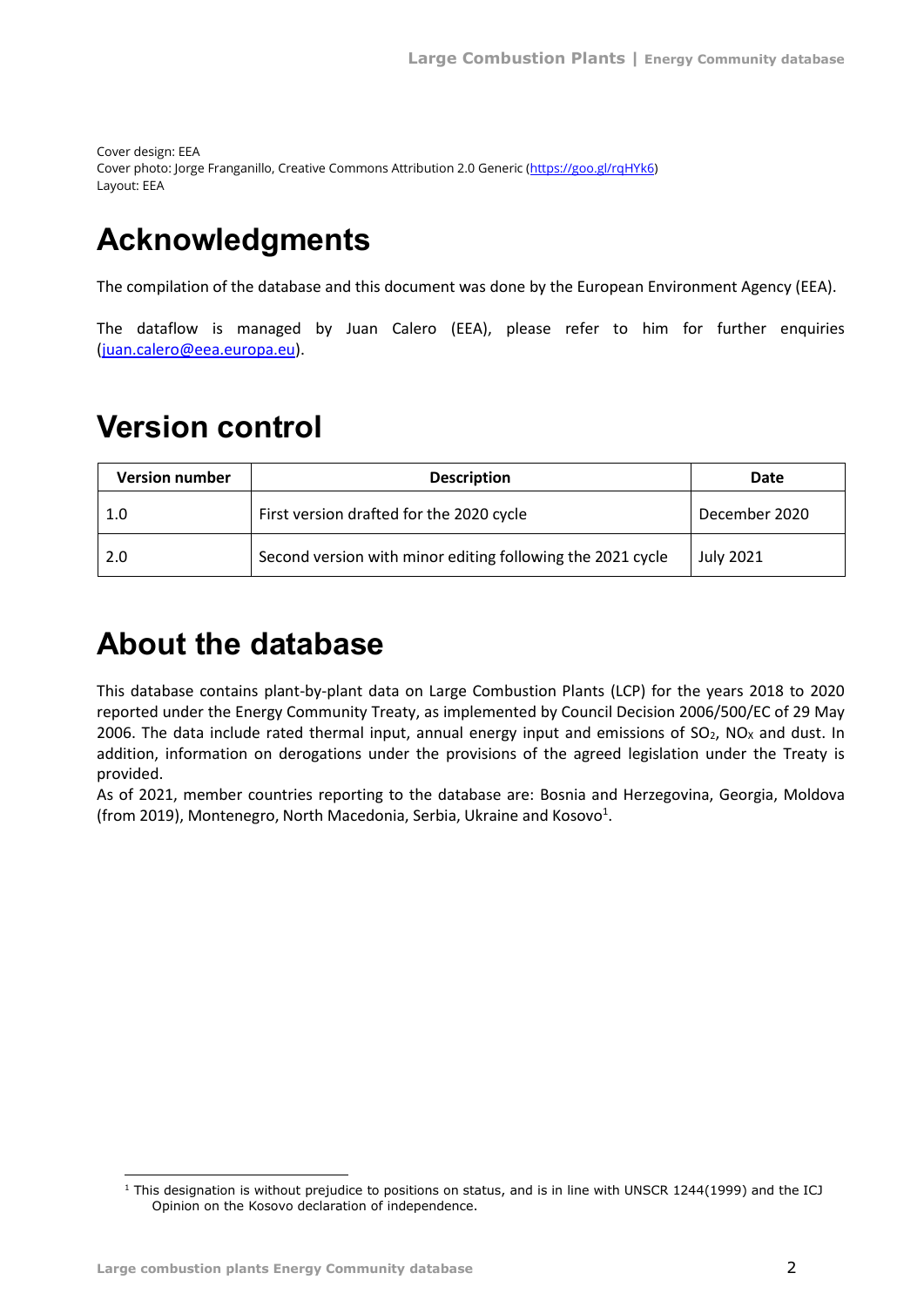## <span id="page-2-0"></span>**Table of contents**

| 3 <sup>7</sup> |  |
|----------------|--|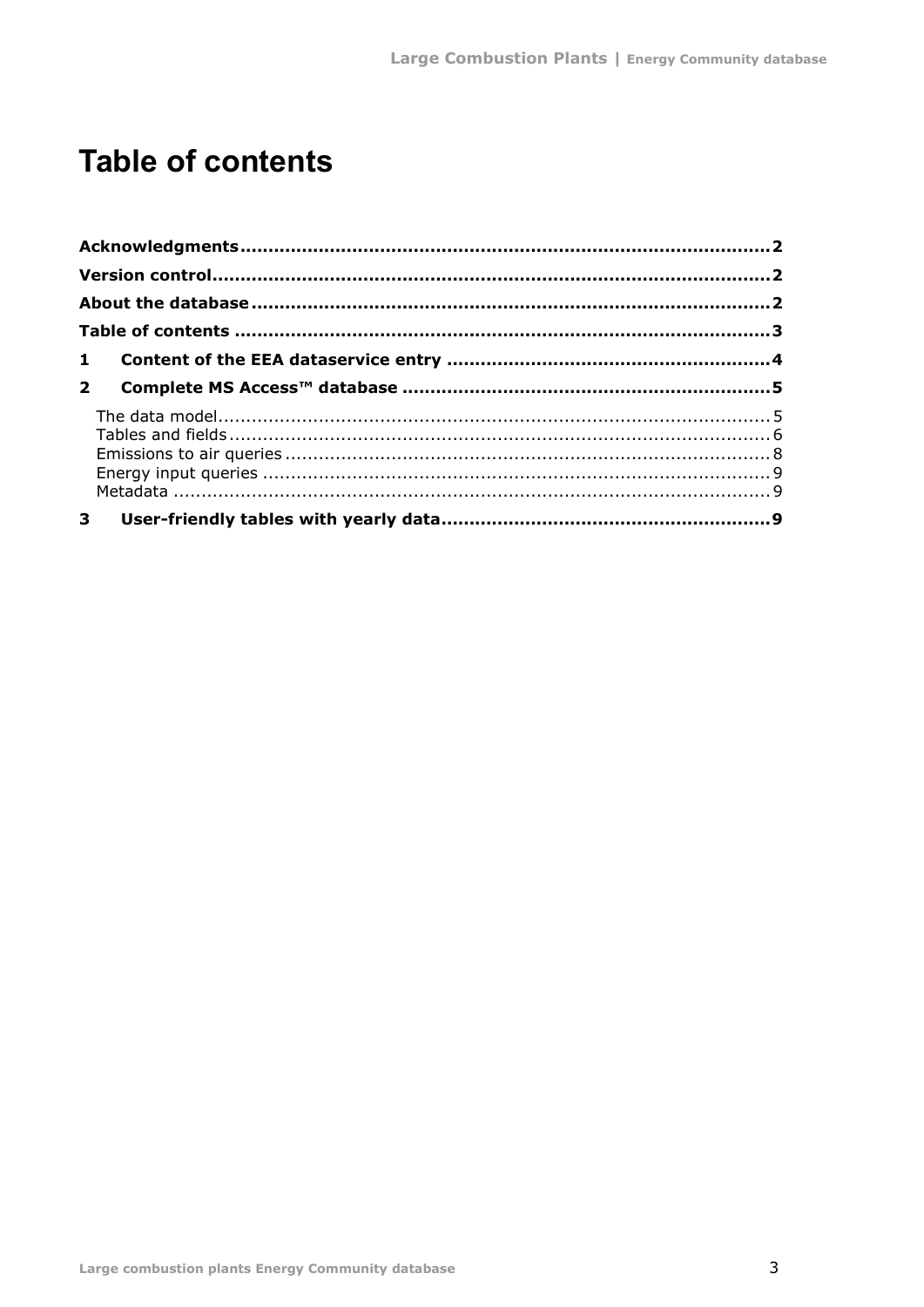## <span id="page-3-0"></span>**1 Content of the EEA dataservice entry**

The EEA dataservice is the section of the EEA website where datasets are made available to the public. The permanent link to the dataset on large combustion plants from member countries of the Energy Community is as follows:

<https://www.eea.europa.eu/data-and-maps/data/reported-information-on-large-combustion-1>

The link always presents the latest version available but the user can also navigate to older versions using the relevant option in the fiche (see Figure 1). Figure 2 provides an overview of the various files that are offered in the fiche of the latest version of the dataset.

#### **Figure 1 Option in the navigation panel to browse dataset versions**



#### **Figure 2 Overview of the content of the fiche of this dataset entry**

#### **Reported information on large** combustion plants under the Energy **Community Treaty 2006/500/EC**

This dataset contains the location and administrative data for Large Combustion Plants in the Energy Community participating countries, as well as more detailed data on energy input and emissions to air. These data are reported to EEA under the Energy Community Treaty 2006/500/EC. Warning: Reporting countries have only recently started to report and it is expected that data quality will increase as experience in reporting consolidates. Countries will be correcting the reported data and updates will be posted accordingly. The metadata document provides further information on this matter.

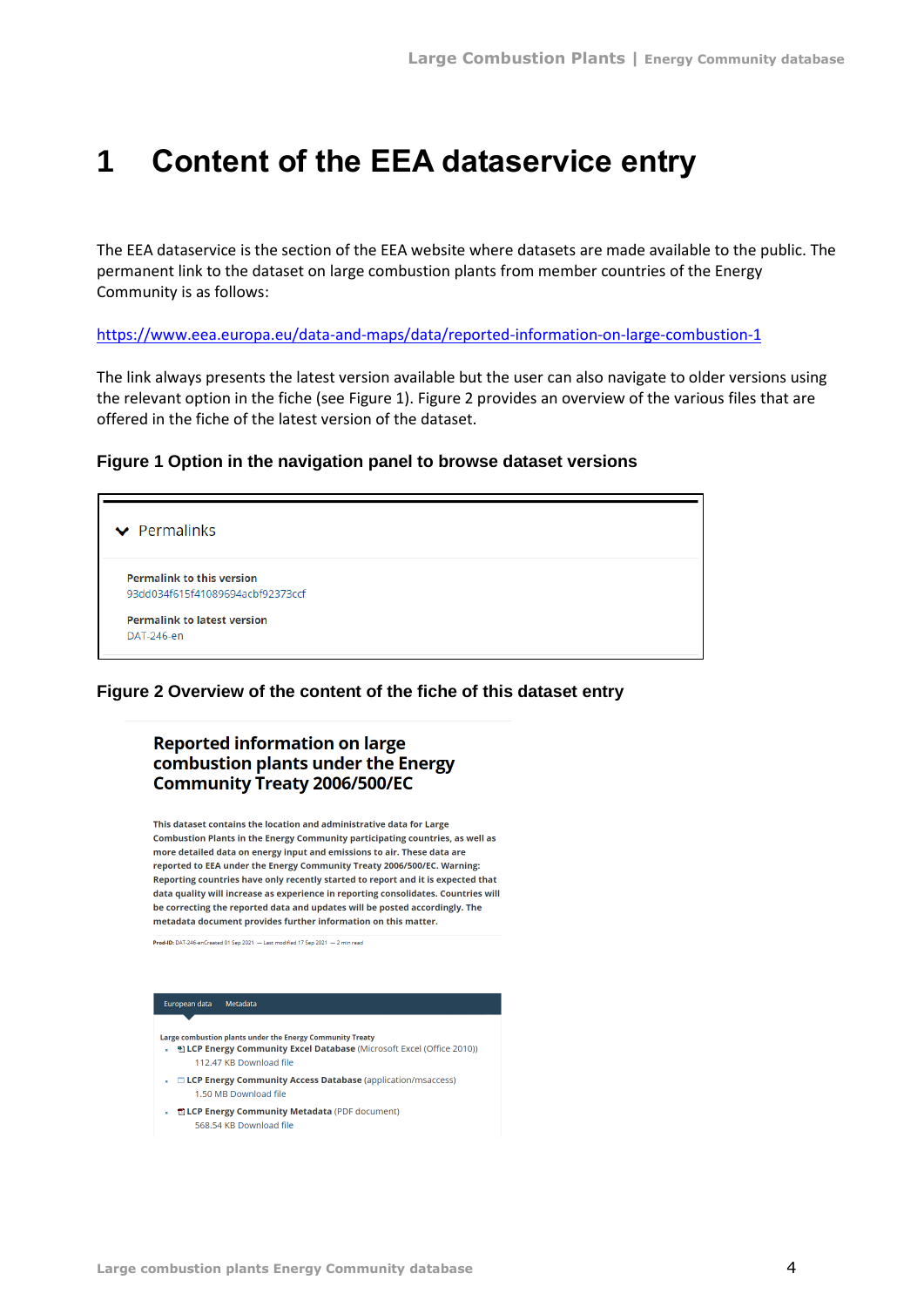## <span id="page-4-0"></span>**2 Complete MS Access™ database**

The dataset is provided in its complete version in Microsoft Access™ data format. This section outlines the strtucture of the data, the interpretation of the data fields and the metadata of the file.

## <span id="page-4-1"></span>**The data model**

The database consists of six tables. Its structure is shown in the figure below. The table 1\_BasicData contains one entry for each Member State and each year. The table 2\_PlantDetails contains entries for each individual plant and year. Tables 3 to 6 contain corresponding entries for each plant and year included in table 2\_PlantDetails.



### **Figure 3: Structure of the LCP database v1.1**

The field "ID" in table 1\_BasicData is the foreign key for table 2\_PlantDetails. The field "ID" in table 2\_PlantDetails is the foreign key for tables 3 to 6. All fields in the various tables are described below.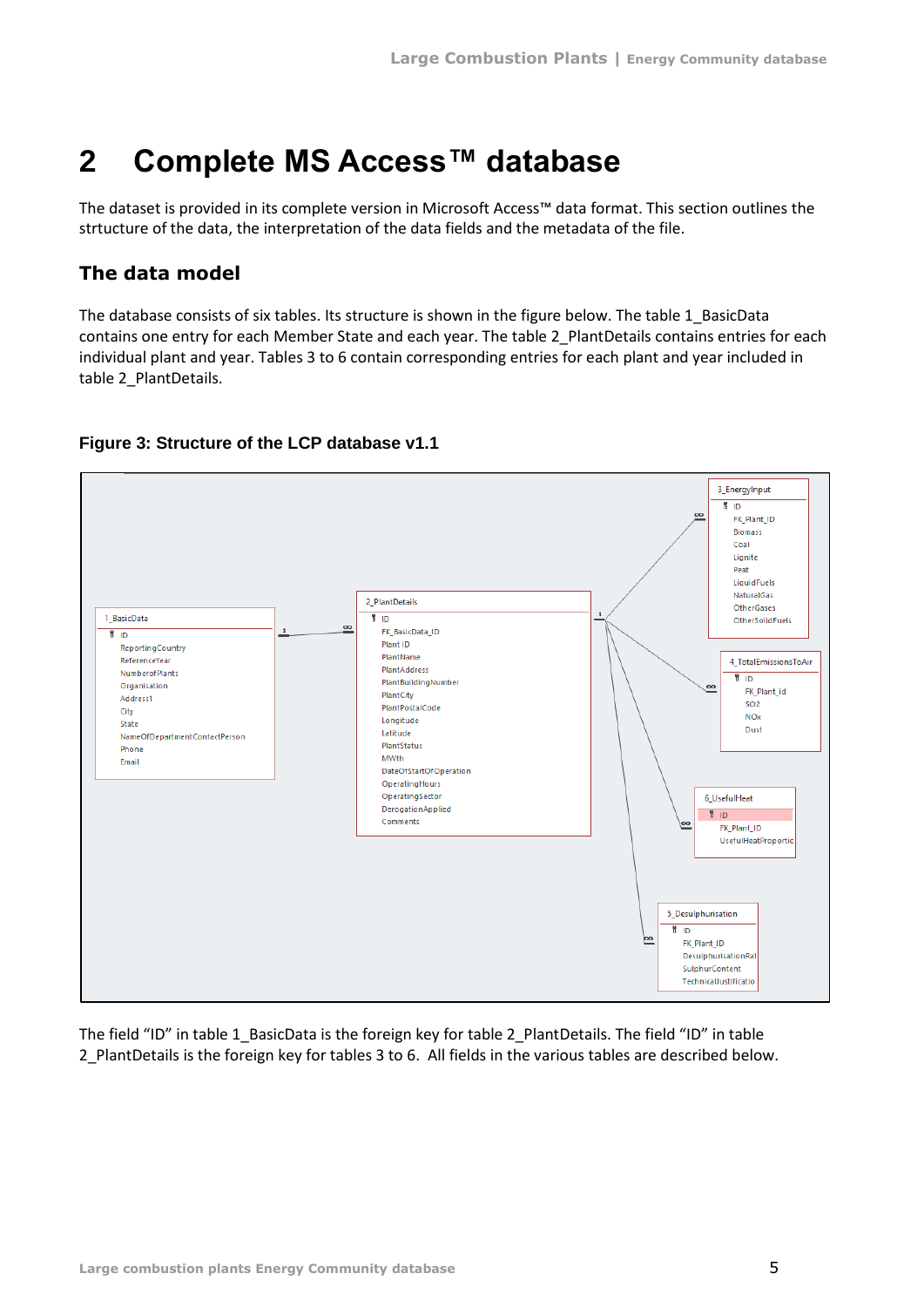### <span id="page-5-0"></span>**Tables and fields**

The LCP database contains the following tables and fields:

Fields in **Table 1\_BasicData**

| <b>Field</b>                  | Data Type         | <b>Description</b>             |
|-------------------------------|-------------------|--------------------------------|
| ID                            | Autonumber        | Key for this Table             |
| <b>Member State</b>           | <b>Short Text</b> | Two-letter ISO2 country code   |
| Reference Year                | Number            | Year which the inventory       |
|                               |                   | refers to                      |
| <b>NumberOfPlants</b>         | Number            | Number of plants reported by   |
|                               |                   | reporting country in a given   |
|                               |                   | year                           |
| Organisation                  | Short text        | Name of the organisation       |
|                               |                   | reporting the data             |
| Address1                      | Short text        | Address of the organisation    |
|                               |                   | reporting the data             |
| City                          | Short text        | City of the organisation       |
|                               |                   | reporting the data             |
| State                         | Short text        | State or region address of the |
|                               |                   | organisation reporting the     |
|                               |                   | data                           |
| NameOfDepartmentContactPerson | Short text        | Department name or contact     |
|                               |                   | person at the organisation     |
|                               |                   | reporting the data             |
| Phone                         | Short text        | Phone number of the            |
|                               |                   | organisation reporting the     |
|                               |                   | data                           |
| Email                         | Short text        | Email address of the           |
|                               |                   | organisation reporting the     |
|                               |                   | data                           |

### Fields in **Table 2\_PlantDetails**

| <b>Field</b>        | Data Type         | <b>Description</b>                                                                                                                            |
|---------------------|-------------------|-----------------------------------------------------------------------------------------------------------------------------------------------|
| ID                  | Autonumber        | Key for table                                                                                                                                 |
| FK_BasicData_ID     | Number            | Foreign Key linking each entry<br>in Table 2_PlantDetails to the<br>corresponding year and<br><b>Reporting County in Table</b><br>1 BasicData |
| PlantID             | <b>Short Text</b> | Identifier of the plant which<br>stays the same over time.                                                                                    |
| PlantName           | <b>Short Text</b> | Name of the Plant                                                                                                                             |
| PlantAddress        | <b>Short Text</b> | Address of the Plant                                                                                                                          |
| PlantBuildingNumber | <b>Short Text</b> | Building number of the Plant                                                                                                                  |
| PlantCity           | <b>Short Text</b> | City of the Plant                                                                                                                             |
| PlantPostalCode     | <b>Short Text</b> | Postal code of the Plant                                                                                                                      |
| Longitude           | <b>Short Text</b> | Geographical longitude of the<br>Plant (in decimal degrees)                                                                                   |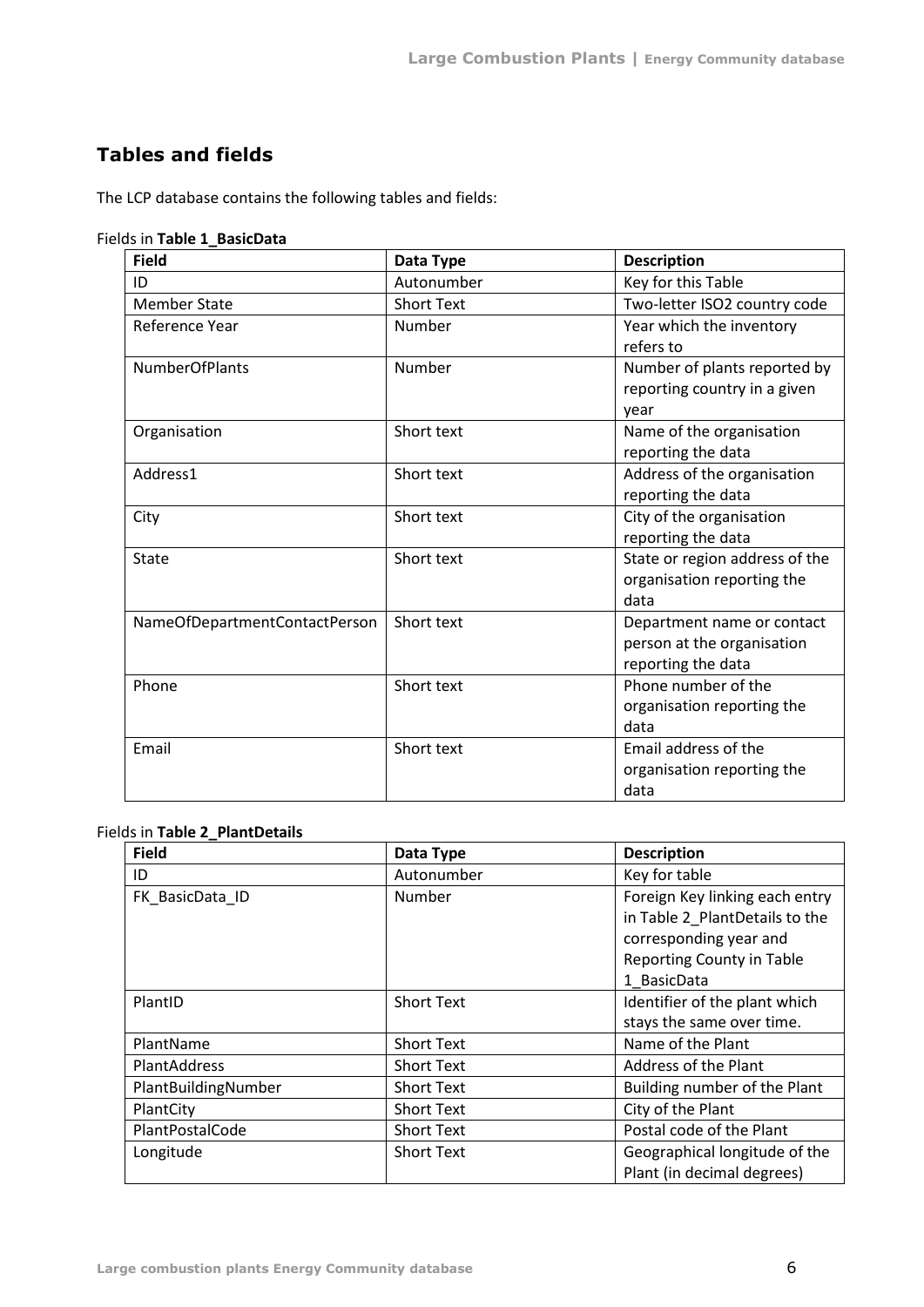| Latitude               | <b>Short Text</b> | Geographical latitude of the |
|------------------------|-------------------|------------------------------|
|                        |                   | Plant (in decimal degrees)   |
| PlantStatus            | <b>Short Text</b> | <b>StatusOfPlant</b>         |
| MWth                   | Number            | Rated thermal input of the   |
|                        |                   | Plant (megawatts thermal -   |
|                        |                   | MWth)                        |
| DateOfStartOfOperation | <b>Short Text</b> | Date when the Plant started  |
|                        |                   | operating                    |
| OperatingHours         | Number            | Number of hours of the Plant |
| OperatingSector        | <b>Short Text</b> | Name of the sector the Plant |
|                        |                   | operates within              |
| DerogationApplied      | <b>Short Text</b> | If the plant is subject to a |
|                        |                   | derogation                   |
| Comments               | <b>Short Text</b> | Comments by the reporting    |
|                        |                   | authority                    |

#### Fields in **Table 3\_EnergyInput**

| <b>Field</b>      | Data Type  | <b>Description</b>                                                                                                 |
|-------------------|------------|--------------------------------------------------------------------------------------------------------------------|
| ID                | Autonumber | Key for this Table                                                                                                 |
| FK_Plant_ID       | Number     | Foreign key, linking each entry<br>in Table 3_EnergyInput to the<br>corresponding plant in Table<br>2 PlantDetails |
| <b>Biomass</b>    | Number     | Total biomass energy input of<br>the plant in the reporting year<br>(TJ)                                           |
| Coal              | Number     | Total coal energy input of the<br>plant in the reporting year (TJ)                                                 |
| Lignite           | Number     | Total lignite energy input of<br>the plant in the reporting year<br>(TJ)                                           |
| Peat              | Number     | Total peat energy input of the<br>plant in the reporting year (TJ)                                                 |
| LiquidFuels       | Number     | Total liquid fuels energy input<br>of the plant in the reporting<br>year (TJ)                                      |
| <b>NaturalGas</b> | Number     | Total natural gas input of the<br>plant in the reporting year (TJ)                                                 |
| <b>OtherGases</b> | Number     | Total other gases energy input<br>of the plant in the reporting<br>year (TJ)                                       |
| OtherSolidFuels   | Number     | Total other solid fuels input of<br>the plant in the reporting year<br>(TJ)                                        |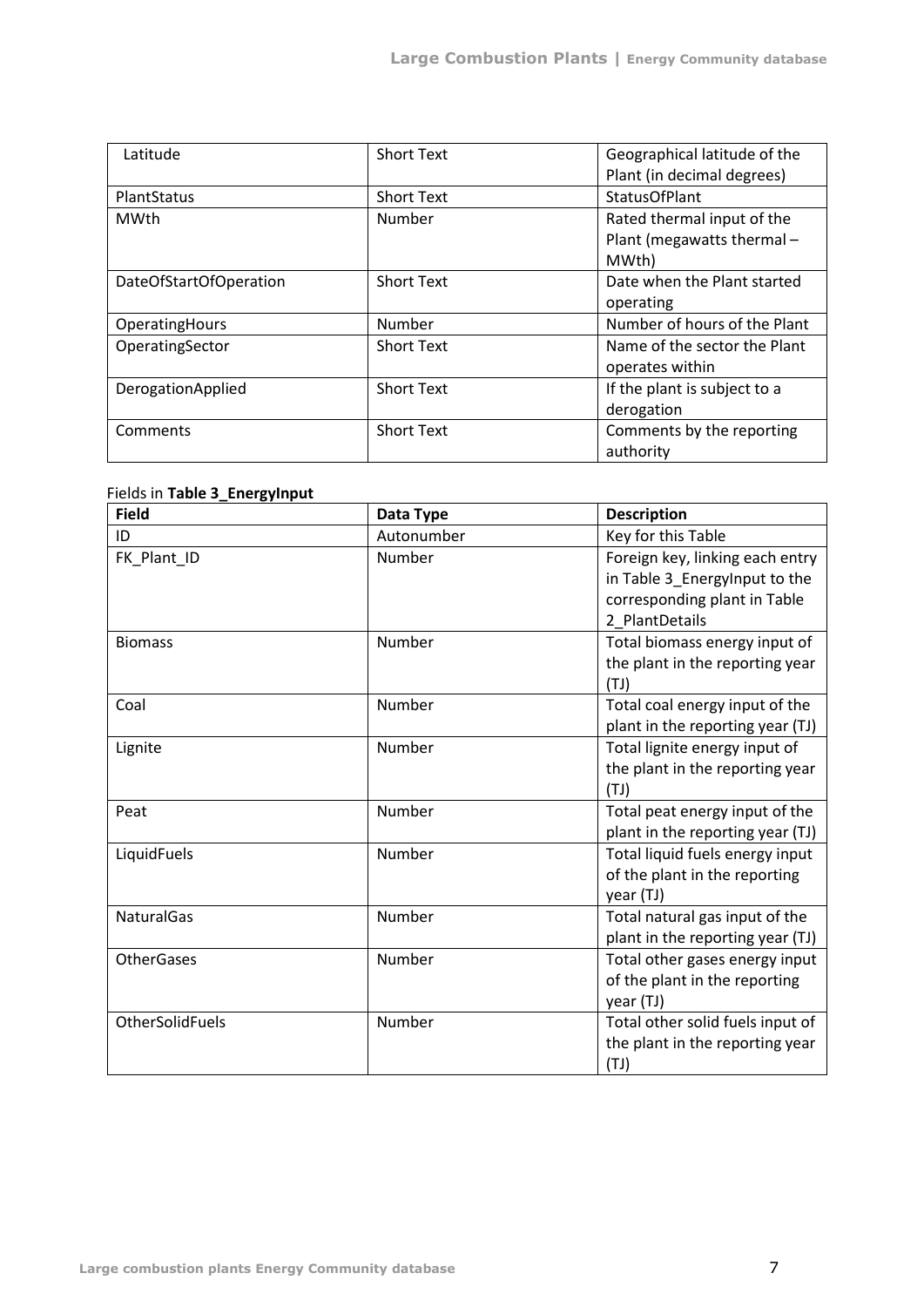| <b>Field</b>    | Data Type  | <b>Description</b>              |
|-----------------|------------|---------------------------------|
| ID              | Autonumber | Key for this table              |
| FK Plant ID     | Number     | Foreign key, linking each entry |
|                 |            | in Table                        |
|                 |            | 4_TotalEmissionsToAir to the    |
|                 |            | corresponding plant in table    |
|                 |            | 2 PlantDetails                  |
| SO <sub>2</sub> | Number     | Total of $SO2$ emissions of the |
|                 |            | plant in the reporting year (t) |
| NO <sub>x</sub> | Number     | Total of $NOx$ emissions of the |
|                 |            | plant in the reporting year (t) |
| Dust            | Number     | Total of dust emissions of the  |
|                 |            | plant in the reporting year (t) |

#### Fields in **Table 4\_TotalEmissionsToAir**

#### Fields in **Table 5\_Desulphurisation**

| <b>Field</b>           | Data Type  | <b>Description</b>                                                                   |
|------------------------|------------|--------------------------------------------------------------------------------------|
| ID                     | Autonumber | Key for this table                                                                   |
| FK Plant ID            | Number     | Foreign key, linking each entry<br>in Table 5 to the<br>corresponding plant in table |
|                        |            | 2 PlantDetails                                                                       |
| DesulpurisationRate    | Number     | Desulphurisation rate                                                                |
|                        |            | (between 0 and 1).                                                                   |
| SulphurContent         | Number     | SulphurContent of the fuel                                                           |
|                        |            | (between 0 and 1).                                                                   |
| TechnicalJustification | Text       | Technical justification of the                                                       |
|                        |            | non-feasibility of applying                                                          |
|                        |            | with the limit values.                                                               |

#### Fields in **Table 6\_UsefulHeat**

| <b>Field</b>         | Data Type  | <b>Description</b>              |
|----------------------|------------|---------------------------------|
| ID                   | Autonumber | Key for this table              |
| FK Plant ID          | Number     | Foreign key, linking each entry |
|                      |            | in Table 6 to the               |
|                      |            | corresponding plant in table    |
|                      |            | 2 PlantDetails                  |
| UsefulHeatProportion | Number     | Proportion of useful heat       |
|                      |            | (between 0 an 1).               |

## <span id="page-7-0"></span>**Emissions to air queries**

The database also contains queries which combines tables 1, 2, and 4, in order to allow for a display of data from several tables. The query can be found under "Queries" – "AllCountriesEmissionsAIR". There is a query per year (e.g. AllCoubtriesEmissionsAIR2020). These queries combinethe following fields: ReportingCountry – Reference year – PlantName – PlantID – Emissions (SO<sub>2</sub>, NO<sub>x</sub>, dust).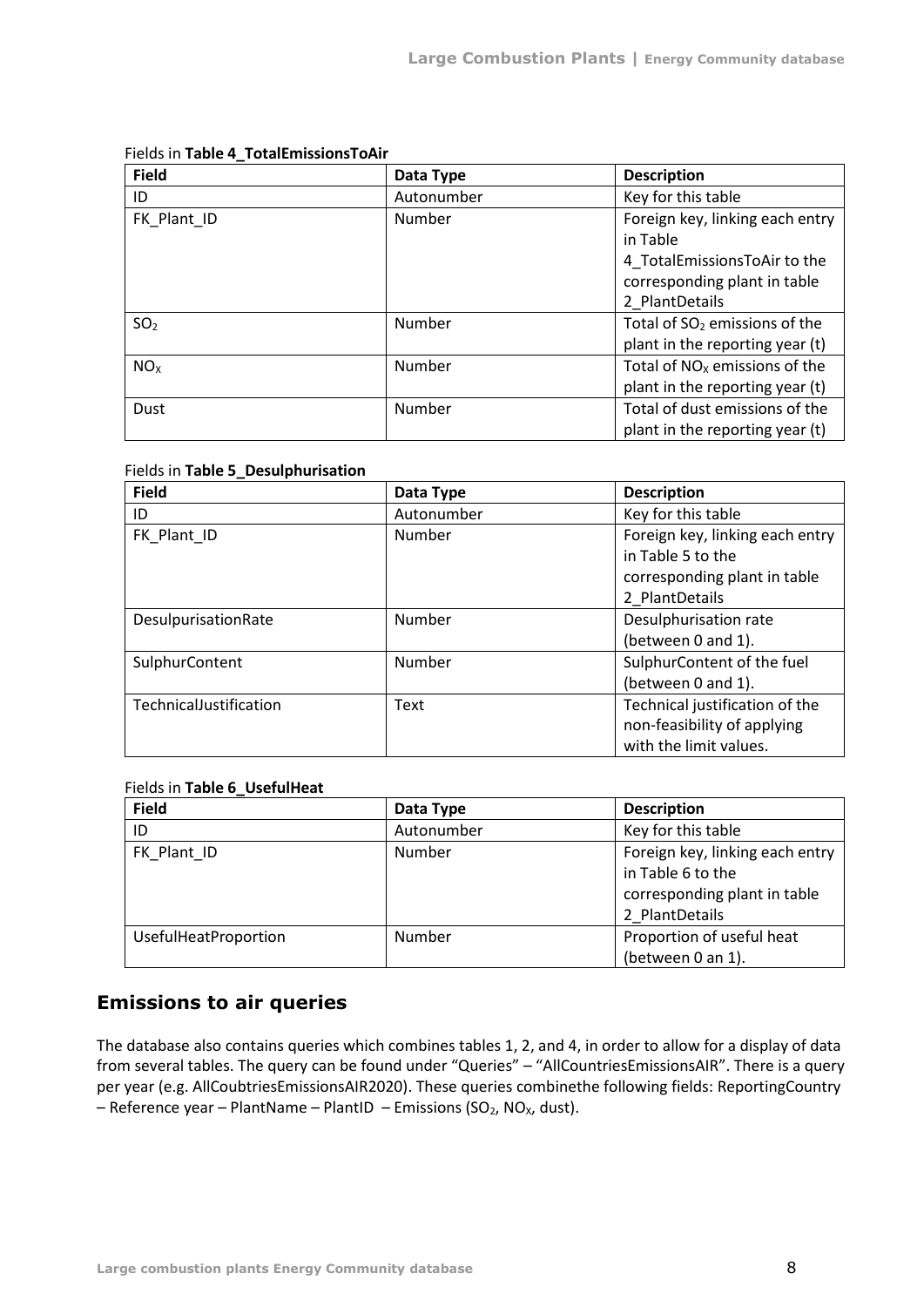### <span id="page-8-0"></span>**Energy input queries**

Likewise, the database contains queries (one per year) combining tables 1, 2 and 3, with the following fields: ReportingCountry – Reference year – PlantName – PlantID – Energy inputs (biomass, coal, lignite, peat, other solid fuels, liquid fuels, natural gas, other gases.

### <span id="page-8-1"></span>**Metadata**

**Reporting obligation:** Summary of reporting on large combustion plants (LCP), Council Decision 2006/500/EC of 29 May 2006 on the conclusion by the European Community of the Energy Community Treaty<https://rod.eionet.europa.eu/obligations/794>

#### **Temporal coverage:** 2018-2020

Ge[o](#page-1-3)graphic coverage as per the treaty: Albania (no plants reported), Bosnia and Herzegovina, Kosovo<sup>1</sup>, North Macedonia, Georgia, Moldova (plants reported since 2019), Montenegro, Serbia and Ukraine.

### **Units:**

Total energy input, related to net calorific value: Terajoules per year  $SO<sub>2</sub>$ , NO<sub>x</sub> and dust emissions: Metric tonnes per year Rated thermal input: MWth Desulphurisation rate: % Sulphur content: % Useful heat: %

## <span id="page-8-2"></span>**3 User-friendly tables with yearly data**

The user-friendly tables are an extract of the database containing the most relevant fields and provided in MS Excel™ format. It extracts the data for each year in an independent sheet. This presentation of the data is meant to help those users who are not familiar with Microsoft Access™. As depicted in Figure 4, the tab control at the bottom of the Excel™ window allows to browse the different years. The colums are filtered so that the user can e.g. define a specific set of countries or restrict thefuel type presented. The first tab of the extract is a README tab with the metadata of the dataset.